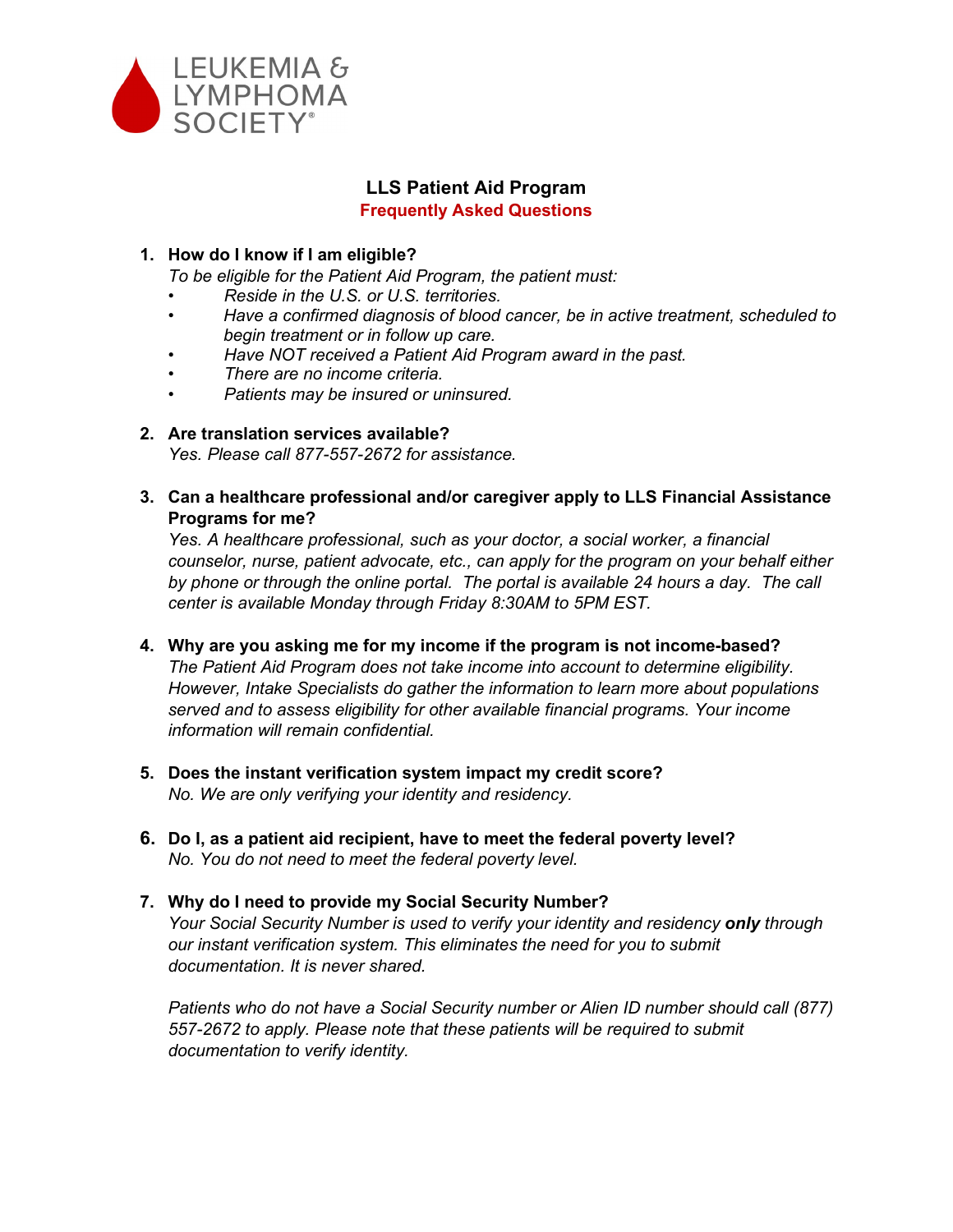

# **8. What if I don't want to provide my Social Security Number?**

*Your Social Security Number is used to verify your identity and residency only through our instant verification system. It is required and never shared.* 

*PLEASE NOTE: Social security numbers are required for both the patient and the guardian to verify identity and residency. Patients who do not have a Social Security number or Alien ID number should call (877) 557-2672 to apply. Please note that these patients will be required to submit documentation to verify identity.*

**9. What happens if I am an undocumented parent/guardian looking to apply on behalf of my child who is a citizen?**

*If you are an undocumented parent/guardian, applying on behalf of your child who is a citizen, you MUST call 1-877-557-2672 to apply. You will be asked to provide supporting documentation for proof of identity and residency.*

*a. What forms of supporting documentation are accepted? Please submit all that apply.*

*-A copy of your Driver's License or State Issued Identification (Front & Back Copy).* 

*-Utility Bill*

- *-Three consecutive months of pay stubs*
- *-Copy of current federal tax return (page 1 only)*

*-W2s*

- *-Social Security Award/Benefit Statement*
- *-Statement of Pension or Retirement Benefits*
- *-Statement of alimony and/or child support*
- *-Statement of workers compensation*
- *-Statement of dividends and/or interest income*
- *-Statement of Short Term and/or Long-Term Disability Benefits*

*-Statement of Unemployment Benefits*

# **10. If I am an undocumented parent/guardian, can I apply on the portal?**

*No. The application MUST be processed over the phone by calling 877-557-2672.*

#### **11. Will I receive a phone call if more information is needed?**

*No. The patient will receive a letter informing him/her that additional documentation is required.*

# *If applying on the portal, you will…*

*-See an alert in your profile letting you know more information is needed. -Receive a letter in the mail with the same information. A copy of this letter can also be found on your portal account.*

# *If applying over the phone with an Intake Specialist…*

*-The specialist will inform you if supporting documentation is needed. A letter is also mailed.*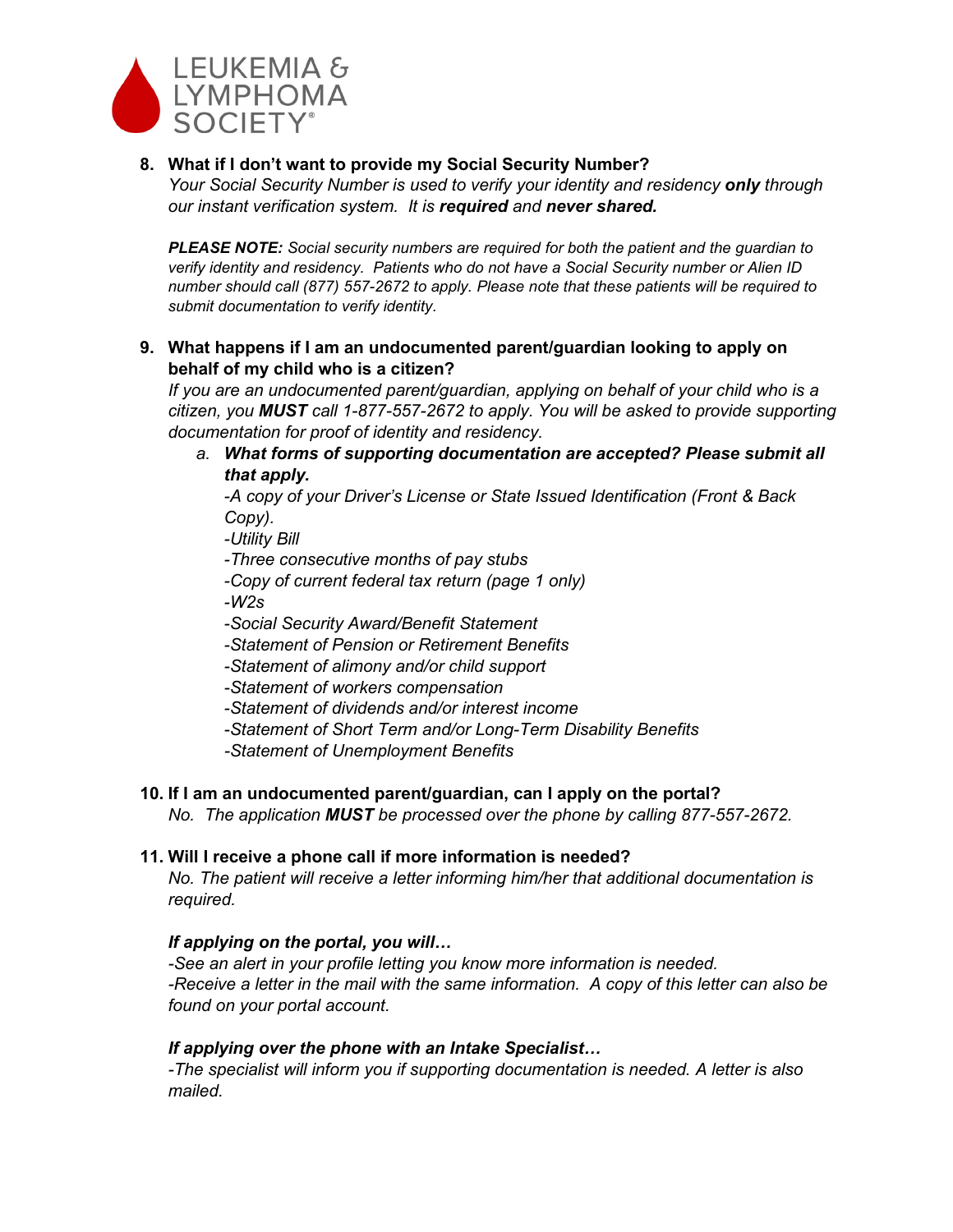

**12. I received a letter requesting that I send in additional documentation. Why am being asked for this information?**

*LLS uses an instant verification system. In the rare case where our system cannot verify your identity or residency, you will be asked for additional documentation.*

#### **13. What if I am homeless?**

*You can still apply to the program. We recommend you apply over the phone and inform the Intake Specialist of your current living situation.* 

#### **14. Can I sign documents electronically?**

*Yes. Applicants can sign the application either verbally over the phone with an Intake Specialist, or electronically through the online portal.*

#### **15. How do I check the status of my application?**

*The best way to get real time updates on the status of your application is to call 877-557-2672. If you applied through the online portal, your account status will reflect your approval or denial.*

# **16. How do I know if have been approved?**

*You will receive a letter in the mail. In addition to the letter, if you applied through the online portal, your account status will reflect your approval or denial.*

#### **17. My application is approved, now what?**

*If your application is approved, no separate actions are needed. You will receive a letter of approval in the mail, followed by a check within 4 to 7 business days. \*If the patient is underage (<19 years old), the check will be made out to the parent/guardian.*

#### **18. My bank refused to cash my check, what do I do?**

*Most banks will not cash a check unless the patient has the balance in their accounts to cover the check in the event that the check bounces. The best thing patients can do is deposit the check into their account.*

#### **19. I don't have a bank account, what do I do?**

*We recommend one of the two options below:*

- *Sign the check over to a family member or trusted friend who has a bank account, who can deposit the check, and give you the money. OR*
- *Take the check to the nearest check cashing facility.*
- **20. How do get assistance if I have questions or have not received my check?** *Please call 877-557-2672 available Monday through Friday 8:30AM to 5PM EST or email us at financialassistance@lls.org.*

# **21. Can I apply again for this assistance next year?**

*No. Eligible patients receive a one-time stipend.*